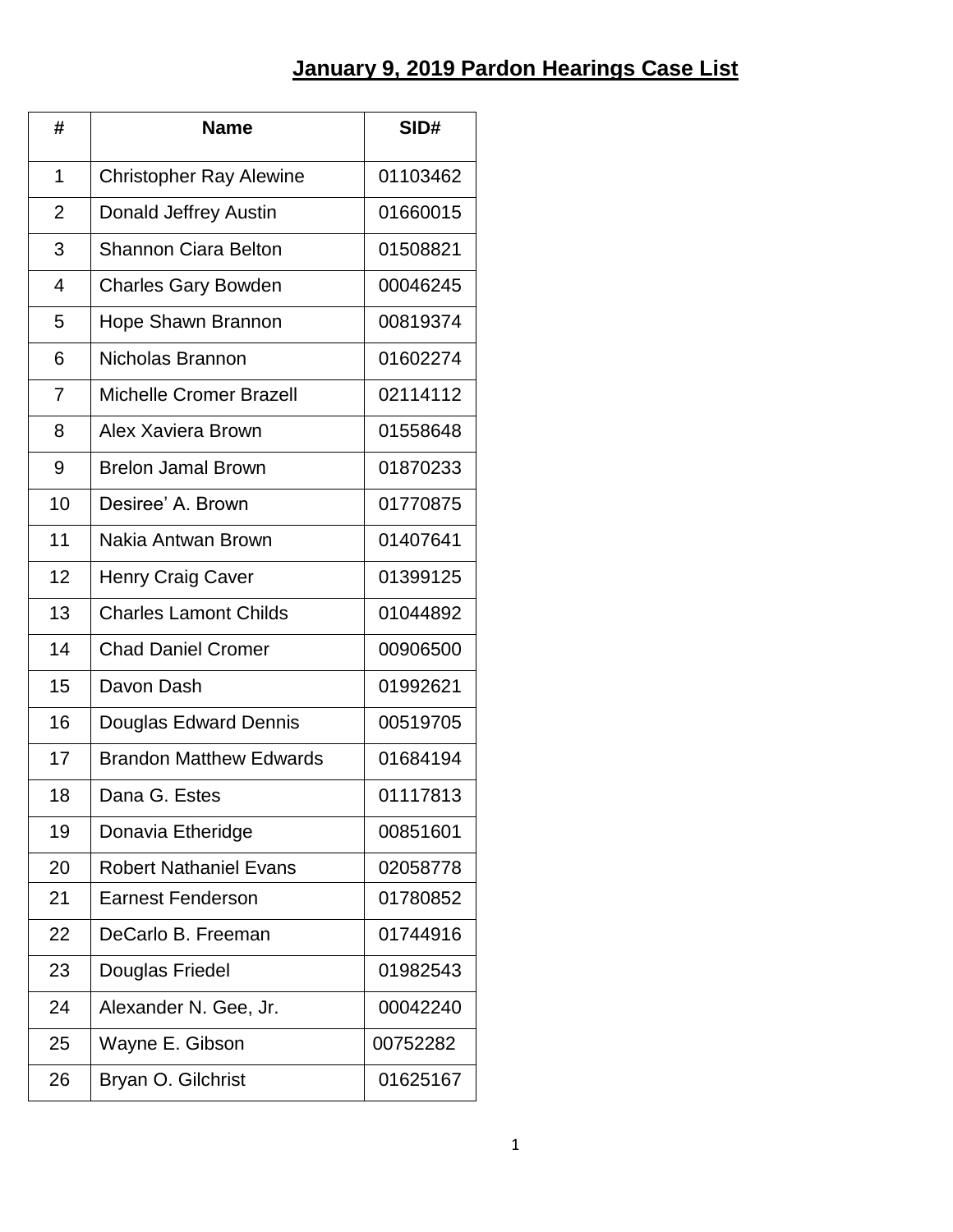| 27 | Jospeh Michael Glenn               | 01099749 |
|----|------------------------------------|----------|
| 28 | Chyanna Rose Hawkins               | none     |
| 29 | John David Hendricks, Jr.          | 01047807 |
| 30 | Santos Naftali Hernandez           | 00985255 |
| 31 | Cynthia Jean Higgins               | 01416965 |
| 32 | Richard J. Hyler                   | 00890919 |
| 33 | <b>Glenn Derek Jacobs</b>          | 00667712 |
| 34 | <b>Frank Durant Jeffers</b>        | 00293550 |
| 35 | Joshua Karl Johnson                | 01691211 |
| 36 | Jerome Kershaw                     | 00930972 |
| 37 | Oscar Jasand Knight                | 01671534 |
| 38 | <b>Floyd Anthony Leopard</b>       | 00818895 |
| 39 | Willison B. Mack, Jr.              | 01270459 |
| 40 | <b>Greg Randall Marcum</b>         | 00854596 |
| 41 | Jerome Mays                        | 00695917 |
| 42 | Nash Jordan McLellan               | 01870817 |
| 43 | Ralph Ray Middleton, Jr.           | 00480939 |
| 44 | Daren Dale Millward                | 00619280 |
| 45 | <b>Maurice Neal</b>                | 01365515 |
| 46 | John Prioleau                      | 01439226 |
| 47 | David W. Reese                     | 00488359 |
| 48 | Savoeun Roeun                      | 01374797 |
| 49 | <b>Kaci Russell</b>                | 02273534 |
| 50 | <b>Scott A. Salters</b>            | 00658533 |
| 51 | <b>Christine I. Simmons-Parker</b> | 01294844 |
| 52 | Eliza McFadden Singletary          | 02038427 |
| 53 | Joseph E. Stanley                  | 01226965 |